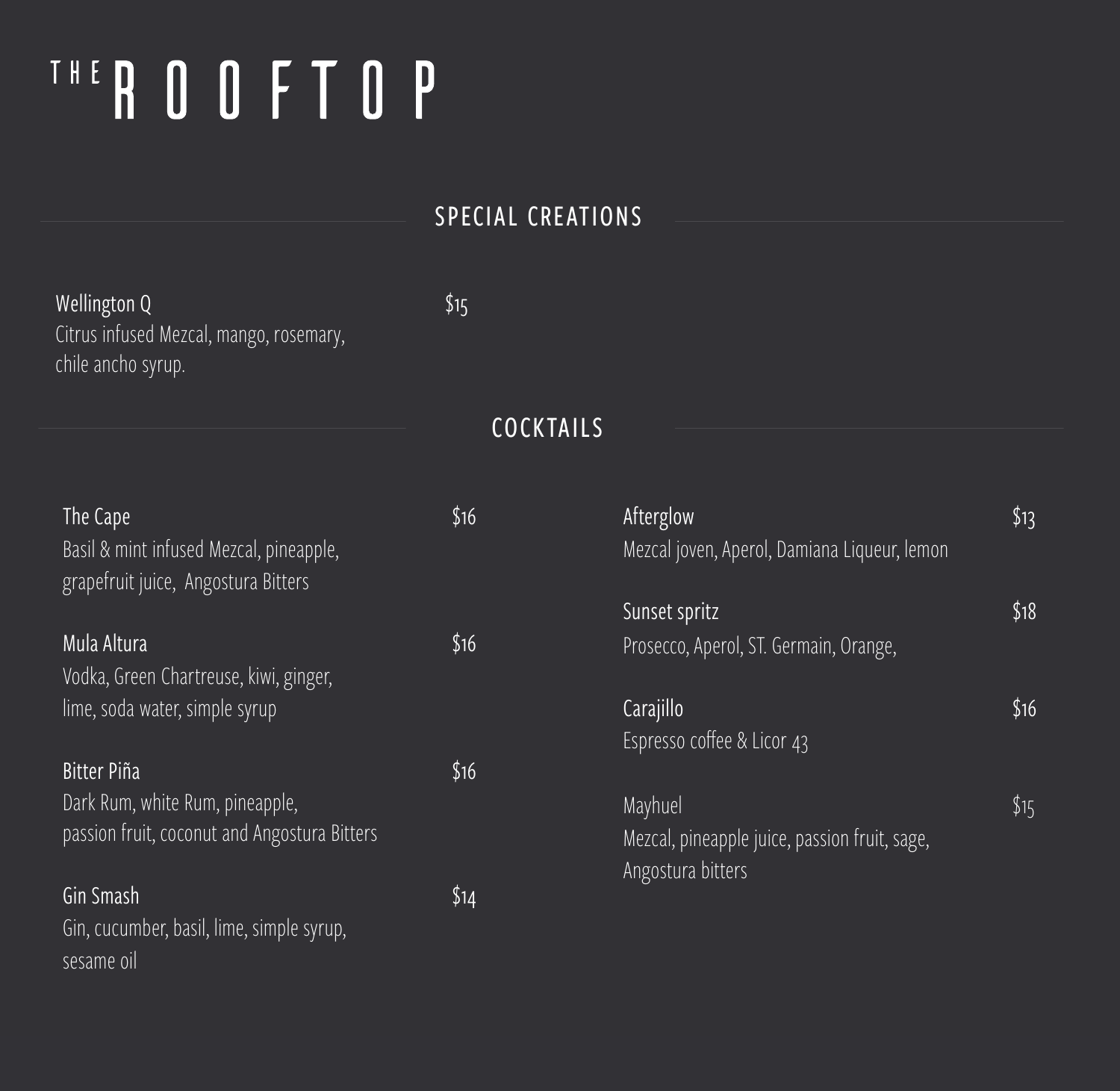## BITES

| Guacamole & salsa, pico de gallo, aged<br>cheese and totopos                                                             | \$10 |
|--------------------------------------------------------------------------------------------------------------------------|------|
| Shrimp popcorn, semi sweet palm sugar &<br>Valentina mayo sauce (170 g)                                                  | \$25 |
| Guajillo pepper spiced chicken & oaxaca<br>cheese quesadillas (2 pcs)                                                    | \$15 |
| Heirloom tomatoes, burrata cheese, artichokes<br>and hemp speeds                                                         | \$15 |
| Hot & sour boneless chicken wings in tamarind<br>sauce or hot buffalo sauce, pickled pineapple &<br>jicama salad (7 pcs) | \$15 |
| $\hat{I}(\hat{P})$ Crispy mushrooms, banana peppers sauce,<br>yellow aji                                                 | \$14 |

## TAQUITOS

| Slow roasted beef crisp flutes, raw salsa verde,<br>sour cream, avocado (3 pcs)                        | \$15 |
|--------------------------------------------------------------------------------------------------------|------|
| Braised beef steak in ancho pepper and sweet<br>soy sauce, avocado (2 pcs)                             | \$18 |
| Tuna tartar & fishing rinds and avocado emultion<br>(2 pcs)                                            | \$19 |
| Crisp soft shell crab, parmesan, avocado<br>and tatemada sauce (2 pcs)                                 | \$17 |
| Duck taco, pasilla pepper sauce, chorizo<br>mayonnaise, crispy onions, avocado and foie gras<br>mousse | \$16 |

## MAIN COURSE

| All beef burger, fried smoked cheddar, bacon<br>dressing, Tajín spiced parmesan fries (7 oz)                        | \$30 |
|---------------------------------------------------------------------------------------------------------------------|------|
| Grilled Beef tenderloin & pork rind chilaquiles<br>in pasilla pepper salsa, aged cheese and<br>avocado cream (6 oz) | \$32 |
| Pan roasted local catch over braised potatoes<br>& grilled octopus with creamy pepper<br>aioli (5.05 oz)            |      |

#### SWEETS

| $\mathcal{E}$ Churros, sheeps milk butterscotch, pecan                              | \$6  |
|-------------------------------------------------------------------------------------|------|
| Gluten free double chocolate brownie,<br>vanilla ice cream.                         |      |
| Banana split, vanilla ice cream, chocolate, coconut<br>mascarpone cream, cacao nibs | \$12 |